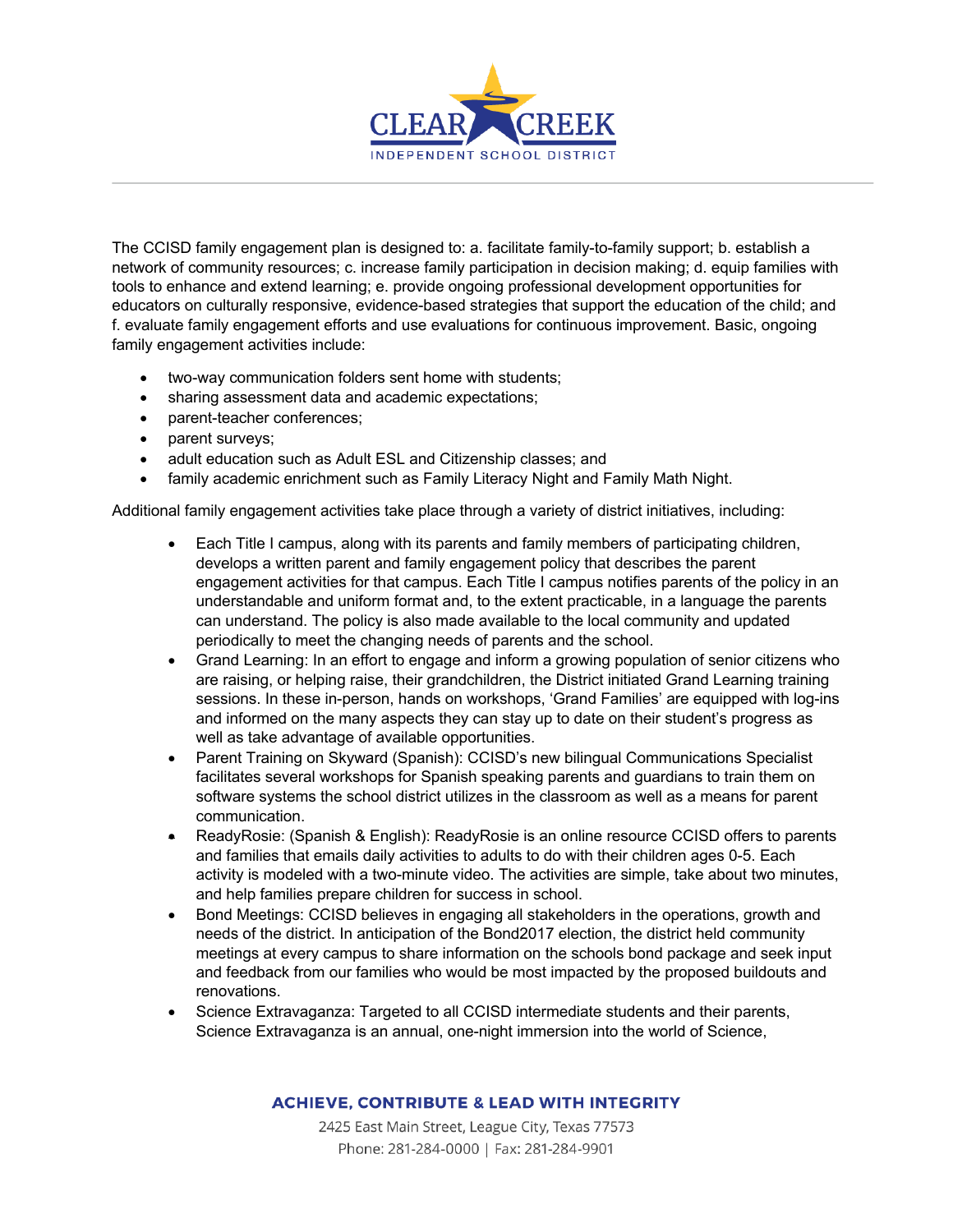

Technology, Engineering and Math (STEM). Aimed at increasing engagement and excitement for STEM curriculum and careers, Science Extravaganza is attended by more than 2,000 CCISD parents and students who visit booths hosted by volunteers and community partners presenting hands-on STEM activities and demonstrations.

- INSIDE CCISD: Held approximately four-to-five times a year, Interested Neighbors Staying Informed on District Efforts (INSIDE) is a parent and community engagement program that provides participants with an 'inside' view of the district's operations, leadership, specialty programs and campus successes. The program also provides a forum for questions and feedback by these participants.
- Coffee Talk: The Superintendent visits with parents twice a month at rotating campuses and, in a casual setting, shares the state of the district, news and plans for that particular campus, and receives honest and open feedback from parents whose children attend that campus.
- Tomorrow Begins Today: CCISD offers a series of informative events for parents and students to prepare juniors and seniors for college. At College Night, over 100 colleges, universities and trade schools meet one-on-one with parents and students to promote their institution and present their acceptance criteria. At Clear To College, parents and students attend comprehensive presentations by experts on all aspects of the college entrance process, from essays and SATs to navigating scholarship and other financial aspects, to post-secondary education.
- Clear Creek Community Council of PTAs: Approximately bi-monthly, the executive leadership of the CCCC of PTAs, and a representative from every campus PTA, attends a district meeting where the Superintendent or a designate presents hot topics and areas of interest to the parent population. These representatives have the opportunity to provide feedback and then share the information back to their campus and PTA membership.
- District Education Improvement Committee: Made up of administrators, staff, parents and community members, the DEIC is involved in establishing and reviewing the district's educational goals, objectives, and major district classroom instructional programs. This includes planning, preparing, and reviewing the District Improvement Plan.

Moreover, CCISD facilitates effective family engagement through its Director of Parent Assistance, who supports families through:

- Direct conversation and interaction, listening to parent concerns and addressing their issues;
- "School Loop" videos online giving parents tips on dealing with various behaviors at home, made available on our website, on Facebook, and on Twitter; and
- Half-day parenting workshops focusing on anxiety, bullying, and compliance.

CCISD also involves parents in the annual evaluation of its programs and its parent engagement plan through participation in stakeholder committees, focus groups, and/or surveys to review current practices and recommend improvements. CCISD posts its family engagement plan on the district website and makes the evaluation results available to parents.

## **ACHIEVE, CONTRIBUTE & LEAD WITH INTEGRITY**

2425 East Main Street, League City, Texas 77573 Phone: 281-284-0000 | Fax: 281-284-9901